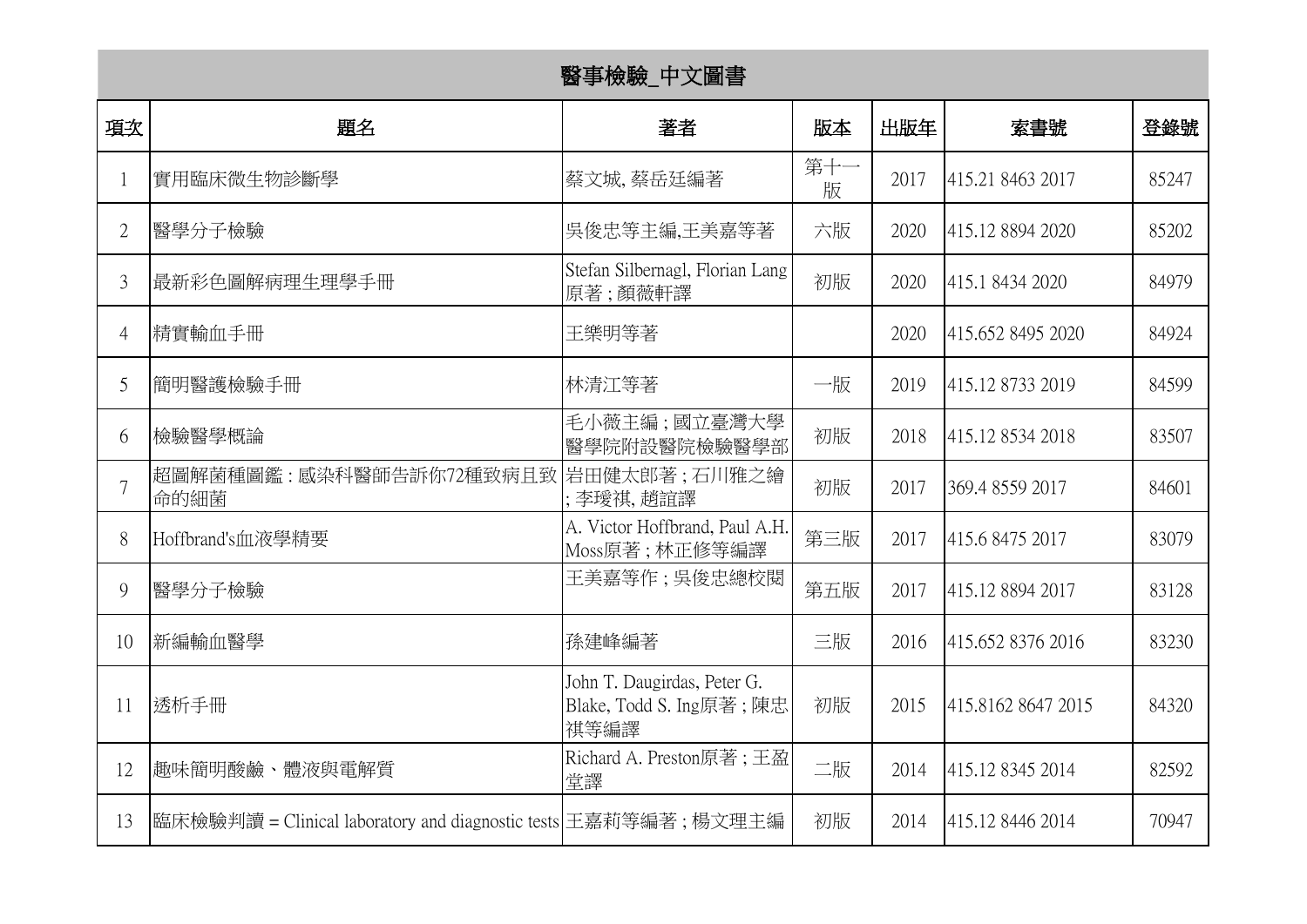| 醫事檢驗_中文圖書 |                                                                   |                                                     |     |      |                       |       |  |
|-----------|-------------------------------------------------------------------|-----------------------------------------------------|-----|------|-----------------------|-------|--|
| 項次        | 題名                                                                | 著者                                                  | 版本  | 出版年  | 索書號                   | 登錄號   |  |
| 14        | 免疫學                                                               | 王政光等編著                                              | 第四版 | 2014 | 369.85 8476 2014      | 71007 |  |
| 15        | 趣味簡明臨床微生物學                                                        | Mark Gladwin, M. D., Bill<br>Trattler, M. D.原著; 蕭孟芳 | 二版  | 2013 | 369.8 8485 2013       | 73159 |  |
| 16        | 彩色圖解病理生理學手冊                                                       | Stefan Silbernagl, Florian Lang                     | 初版. | 2012 | 415.1 8786 2012       | 68528 |  |
| 17        | 您一定要了解的重大疾病.5,膠原病.感染症、自體 佐藤千史,井上智子編集;<br>免疫異常、神經.肌肉疾病、精神疾病        | 陳韻如翻譯                                               | 初版. | 2012 | 415.1 8647-3 2012     | 68395 |  |
| 18        | 您一定要了解的重大疾病. 4, 運動器官疾病、女性<br>生殖器疾病、皮膚疾病、眼睛疾病、耳鼻喉疾病                | 佐藤千史,井上智子編集;<br>高智賢翻譯                               | 初版. | 2012 | 415.1 8647-2 2012     | 68394 |  |
| 19        | 您一定要了解的重大疾病.3,代謝疾病.内分泌疾<br>病.血液.造血系統疾病.腎臟.泌尿系統疾病                  | 佐藤千史,井上智子編集;<br>高智賢翻譯                               | 初版. | 2012 | 415.1 8647 2012       | 68393 |  |
| 20        | 醫學分子檢驗 = Textbook of molecular diagnosis in<br>medicine           | 王聖帆                                                 | 二版  | 2012 | 415.12 8894 2012      | 70371 |  |
| 21        | 實用臨床微生物診斷學 = Practical clinical<br>microbiology                   | 蔡文城                                                 | 第十版 | 2011 | 414.8 8463-3 2011     | 67692 |  |
| 22        | 臨床鏡檢學圖譜, 第二版 = Atlas of clinical<br>microscopy                    | 朱蘇煜                                                 | 二版. | 2011 | 414.91 8983-2 2011    | 67617 |  |
| 23        | 輸血醫學國考解析                                                          | 孫建峰                                                 | 初版. | 2010 | 418.88 8376:2-2 2010  | 61916 |  |
| 24        | 臨床常用檢驗、檢查及診療手冊                                                    | 段義萍                                                 | 初版. | 2010 | 414.91 8926 2010      | 61833 |  |
| 25        | 臨床檢查口袋書 = Lab data : test selection and<br>interpretation:檢驗正常值解說 | 黑川清                                                 | 初版. |      | 2010 414.91 8473 2010 | 61907 |  |
| 26        | 人畜共通傳染病臨床指引 = A clinical guide to<br>zoonoses                     | 行政院衛生署疾病管制局                                         | 第二版 | 2009 | 414.25 8775 2009      | 65662 |  |
| 27        | 新編輸血醫學                                                            | 孫建峰                                                 | 二版. | 2009 | 418.88 8376:2 2009    | 61715 |  |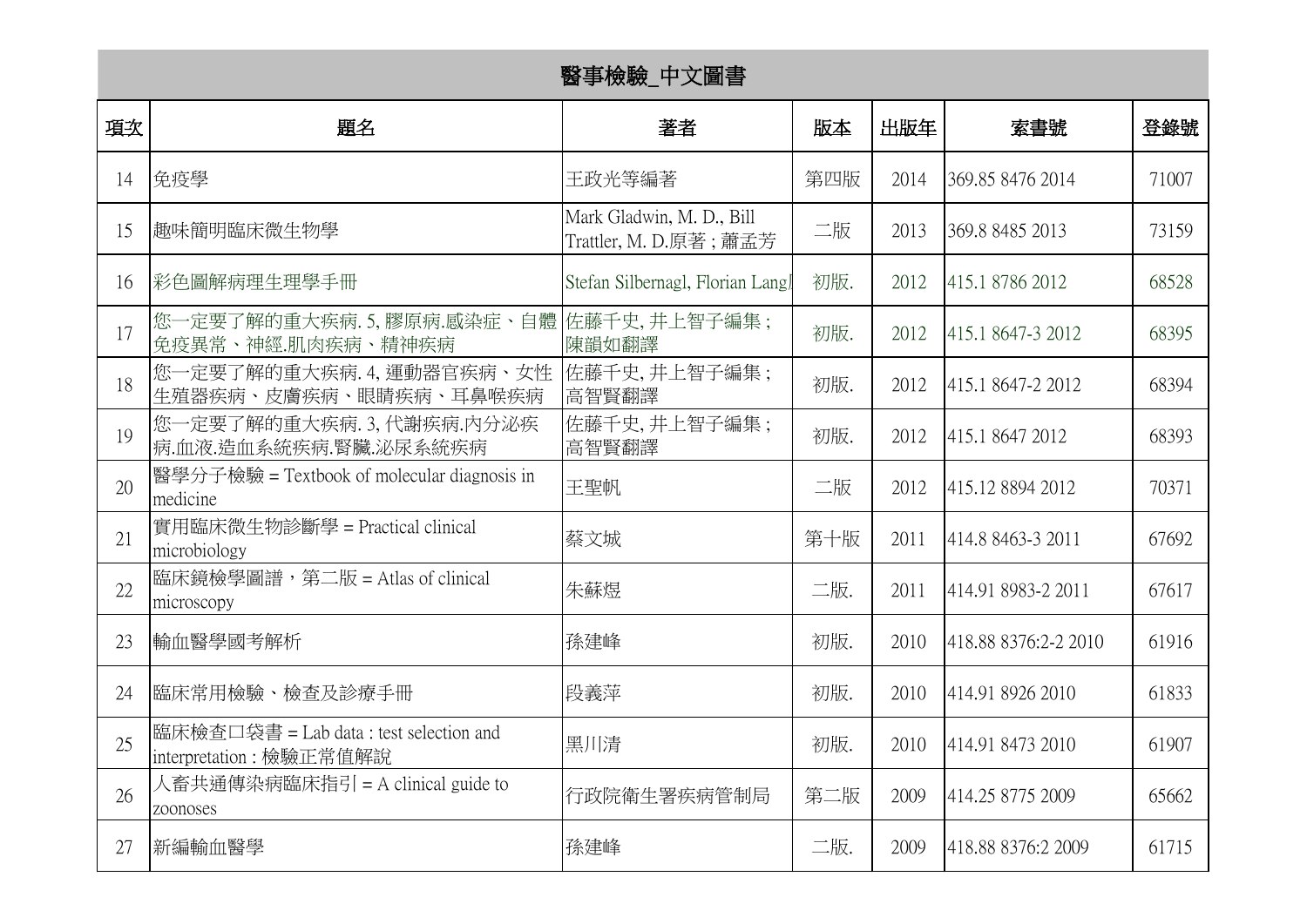|    | 醫事檢驗_中文圖書                                      |                        |      |      |                   |       |  |  |
|----|------------------------------------------------|------------------------|------|------|-------------------|-------|--|--|
| 項次 | 題名                                             | 著者                     | 版本   | 出版年  | 索書號               | 登錄號   |  |  |
| 28 | 醫學地圖 : 病理生理學                                   | 亞谷斯帝 (Agosti, Yasmeen) | 初版.  | 2009 | 414.2 8465 2009   | 61066 |  |  |
| 29 | Markell & Voge's醫用寄生蟲學                         | 約翰 (John, David T.)    | 初版.  | 2008 | 414.86 854 2008   | 61325 |  |  |
| 30 | 新世紀輸血醫學 : 問題導向                                 | 雍建輝                    | 初版.  | 2008 | 415.511 8376 2008 | 60301 |  |  |
| 31 | 基本醫學寄生蟲學 = Medical parasitology                |                        | 初版.  | 2007 | 414.86 8345 2007  | 51565 |  |  |
| 32 | 最衰者生存                                          | 莫艾倫 (Moalem, Sharon)   | 第一版. | 2007 | 414.21 8887 2007  | 60697 |  |  |
| 33 | 最新病理學 = Current Pathology                      | 曾岐元                    | 四版.  | 2007 | 414.2 8385 2007   | 55204 |  |  |
| 34 | 臨床檢驗項目 : 臨床意義與使用說明                             | 林偉平                    | 第二版. | 2007 | 414.91 8775 2007  | 61681 |  |  |
| 35 | 臨床鏡檢學圖譜 = Atlas of clinical microscopy         | 朱蘇煜                    | 初版.  | 2007 | 414.91 8983 2007  | 61716 |  |  |
| 36 | MIMS醫用微生物學 = Medical microbiology              |                        | 第三版. | 2006 | 414.8 8766 2006   | 50583 |  |  |
| 37 | 病毒戰疫 = Power of immunity: 從啟動全方位的免<br>疫保全系統開始! | 臺視文化事業公司               | 初版.  | 2006 | 414.84 8446 2006  | 60764 |  |  |
| 38 | 臨床血液學                                          | 洪楚宜                    | 初版.  | 2006 | 414.91 8273 2006  | 61902 |  |  |
| 39 | 大便書 : 邁向優質便便的幸福生活                              | 寄藤文平                   |      | 2005 | 414.91 8446 2005  | 50792 |  |  |
| 40 | 臨床檢驗醫學                                         |                        | 二版.  | 2005 | 414.91 8442 2005  | 61757 |  |  |
| 41 | 輸血手冊                                           | 張進祿                    | 初版.  | 2004 | 418.88 8796 2004  | 61866 |  |  |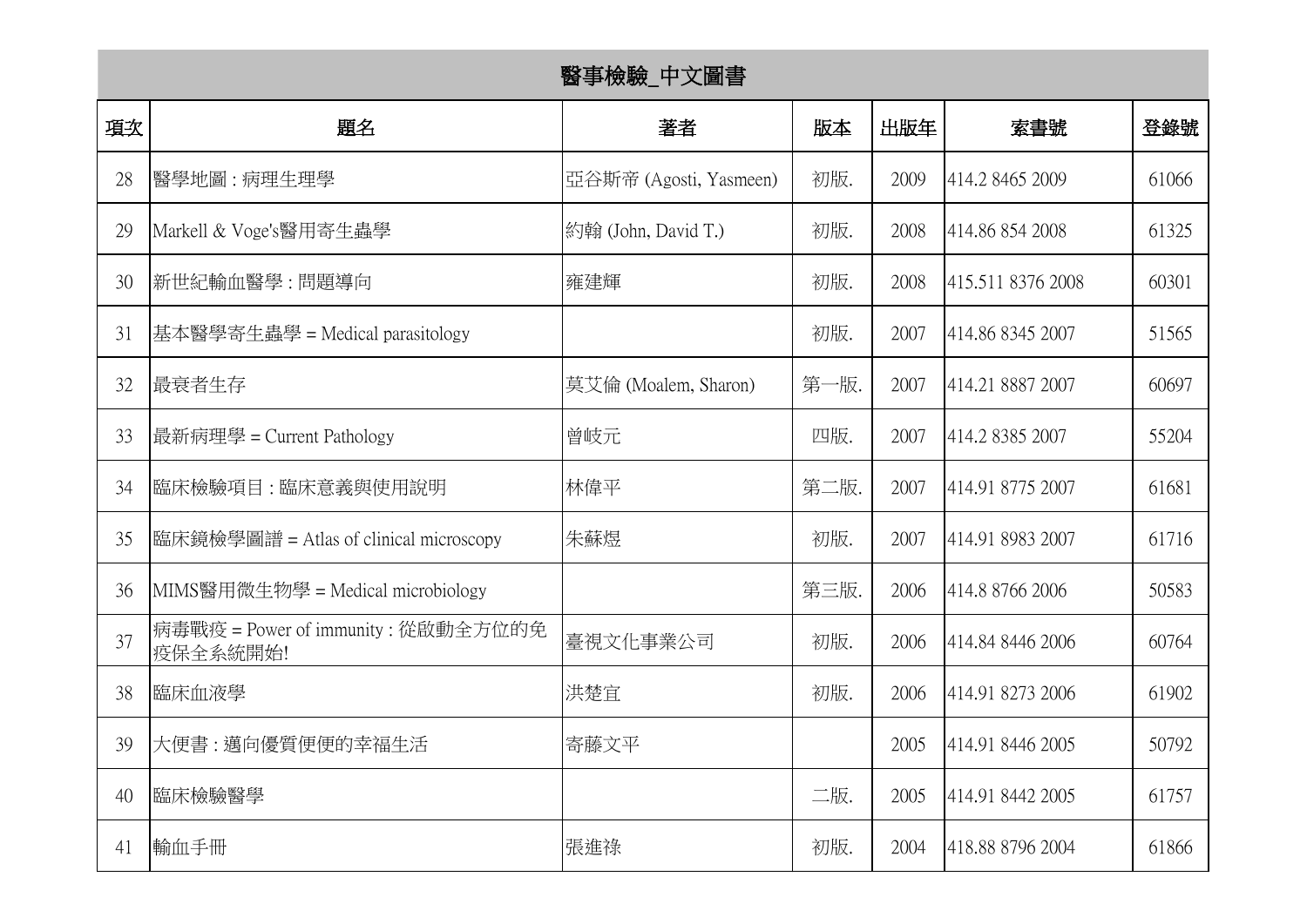|    | 醫事檢驗_中文圖書                                                                                             |                        |            |      |                     |               |  |
|----|-------------------------------------------------------------------------------------------------------|------------------------|------------|------|---------------------|---------------|--|
| 項次 | 題名                                                                                                    | 著者                     | 版本         | 出版年  | 索書號                 | 登錄號           |  |
| 42 | 醫學免疫學基礎                                                                                               | 高曉明                    | 初版.        | 2004 | 414.82 8365 2004    | 42324         |  |
| 43 | 中華血液基金會年報. 2003 = The Chinese blood<br>services foundation annual report. 九十二年                        | 中華血液基金會                |            | 2003 | 415.511 8664 2003   | 43026         |  |
| 44 | 環境微生物實驗                                                                                               | 陳國誠                    | 第一版.       | 2003 | 368.7 8752 2003     | 40045         |  |
| 45 | 中華血液基金會年報. 2002 = The Chinese blood<br>services foundation annual report. 九十一年                        | 中華血液基金會                |            | 2002 | 415.511 8664 2002   | 39979         |  |
| 46 | 病理檢驗醫學:生物晶片、自由基、微量礦物質元<br>素、功能性之醫學檢驗                                                                  | 何逸僊                    |            | 2002 | 414.2 8797 2002     | 42212         |  |
| 47 | 新世紀醫護輸血治療手冊 = New century in blood<br>transfusion therapy for physicians and nurses                   | 雍建輝                    | 第一版.       | 2002 | 418.88 8376-2 2002  | 9414          |  |
| 48 | 中華血液基金會年報. 2001 = The Chinese blood<br>services foundation annual report. $\text{th}\text{+}\text{#}$ | 中華血液基金會                |            | 2001 | 415.511 8664 2001   | 9449          |  |
| 49 | 常用臨床檢驗手冊                                                                                              | 許清曉                    | 第二版<br>三刷. | 2001 | 414.91026 8436 2001 | 9181          |  |
| 50 | 簡易醫用寄生蟲學                                                                                              | 蘇勳璧                    | 一版二<br>刷.  | 2001 | 414.86 8883 2001    | 9203          |  |
| 51 | 血液:血液的魔力、戰爭與金錢                                                                                        | 史塔 (Starr, Douglas P.) | 初版.        | 2000 | 418.88 884 2000     | 34117         |  |
| 52 | 近世輸血醫學 = Modern transfusion medicine                                                                  | 雍建輝                    | 第一版.       | 2000 | 418.88 8376 2000    | 7081,<br>7321 |  |
| 53 | 實用臨床微生物診斷學 = Practical clinical<br>microbiology                                                       | 蔡文城                    | 第九版.       | 2000 | 414.8 8463-2 2000   | 7412          |  |
| 54 | 臨床生化檢驗學                                                                                               | 林明政 (醫學)               | 第二版.       | 2000 | 414.91 8757 2000    | 9211          |  |
| 55 | 臨床微生物學 : 醫師實用手冊                                                                                       | 蔡文城                    | 第一版.       | 2000 | 414.8 8463-3 2000   | 7113          |  |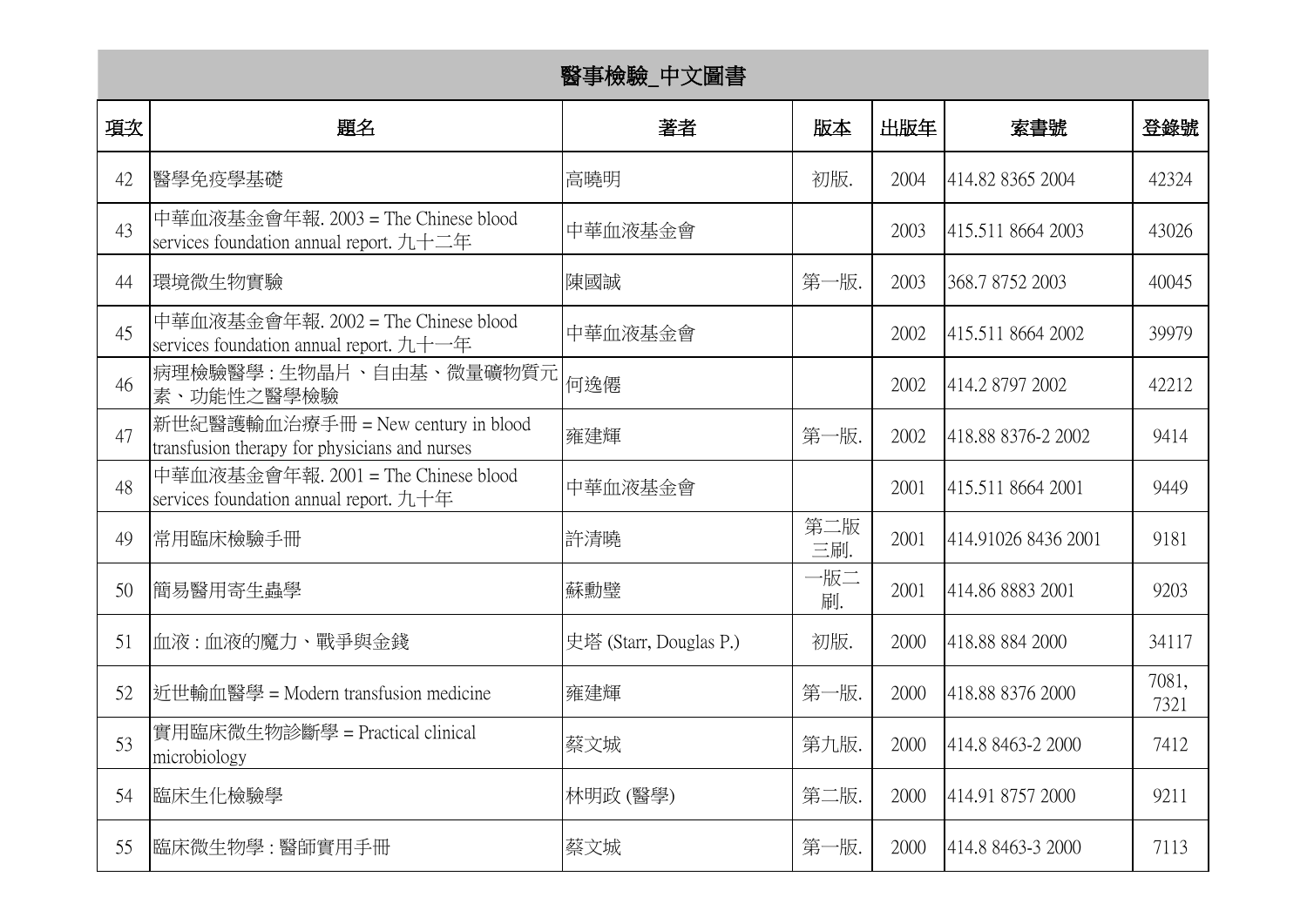| 醫事檢驗_中文圖書 |                                                                |                          |           |      |                       |               |  |
|-----------|----------------------------------------------------------------|--------------------------|-----------|------|-----------------------|---------------|--|
| 項次        | 題名                                                             | 著者                       | 版本        | 出版年  | 索書號                   | 登錄號           |  |
| 56        | 醫用寄生蟲學手冊                                                       | 薩曼(Zaman)                | 第一版.      | 2000 | 414.86 858 2000       | 9205          |  |
| 57        | 醫用微生物學實驗指導                                                     | 丁明哲                      | 第二版.      | 2000 | 368.7 8554 2000       | 9207          |  |
| 58        | 最新醫用微生物學                                                       | 墨瑞 (Murray, Patrick R.)  | 上冊.       | 1999 | 414.8 8455 1999 v.1-2 | 7095,<br>7096 |  |
| 59        | 臨床生理學與病理切片技術                                                   | 鍾兆春                      | 第一版.      | 1999 | 414.92 8654 1999      | 7229          |  |
| 60        | 醫用寄生蟲學                                                         | 馬可爾 (Markell, Edward K.) | 再版.       | 1999 | 414.86 8464 1999      | 7092          |  |
| 61        | 人體寄生蟲學彩色圖譜 = Colour atlas of human<br>parasitology             | 余森海                      | 再版.       | 1998 | 414.86 8572 1998      | 7085          |  |
| 62        | 臨床血清免疫學 = Translation of laboratory<br>immunology and serology | 郭雅音                      | 第三版.      | 1998 | 414.8 8443 1998       | 6682          |  |
| 63        | 輸血醫學 = Transfusion medicine                                    | 林媽利                      | 二版.       | 1997 | 418.88 8757 1997      | 558           |  |
| 64        | 厭氧菌感染及診療                                                       | 陳聰敏                      | 第一版.      | 1994 | 414.83 8739 1994      | 7110          |  |
| 65        | 輸血醫學 = Transfusion medicine                                    | 林媽利                      | 初版二<br>刷. | 1994 | 418.88 8747 1994      | 40486         |  |
| 66        | 臨床血清免疫學                                                        | 林明泉                      | 初版.       | 1994 | 414.8 8759 1994       | 40477         |  |
| 67        | 醫用臨床微生物學檢驗指南 = Handbook of clinical<br>microbiology            | 台中榮民總醫院 醫學檢驗<br>部        | 初版.       | 1994 | 414.8 8573 1994       | 881           |  |
| 68        | 實用臨床微生物診斷學 = Practical clinical<br>microbiology                | 蔡文城                      | 第七版.      | 1993 | 414.8 8463 1993       | 40482         |  |
| 69        | 臨床檢驗學                                                          | 蘇勳璧                      | 第一版.      | 1993 | 414.91 8883 1993      | 7109          |  |